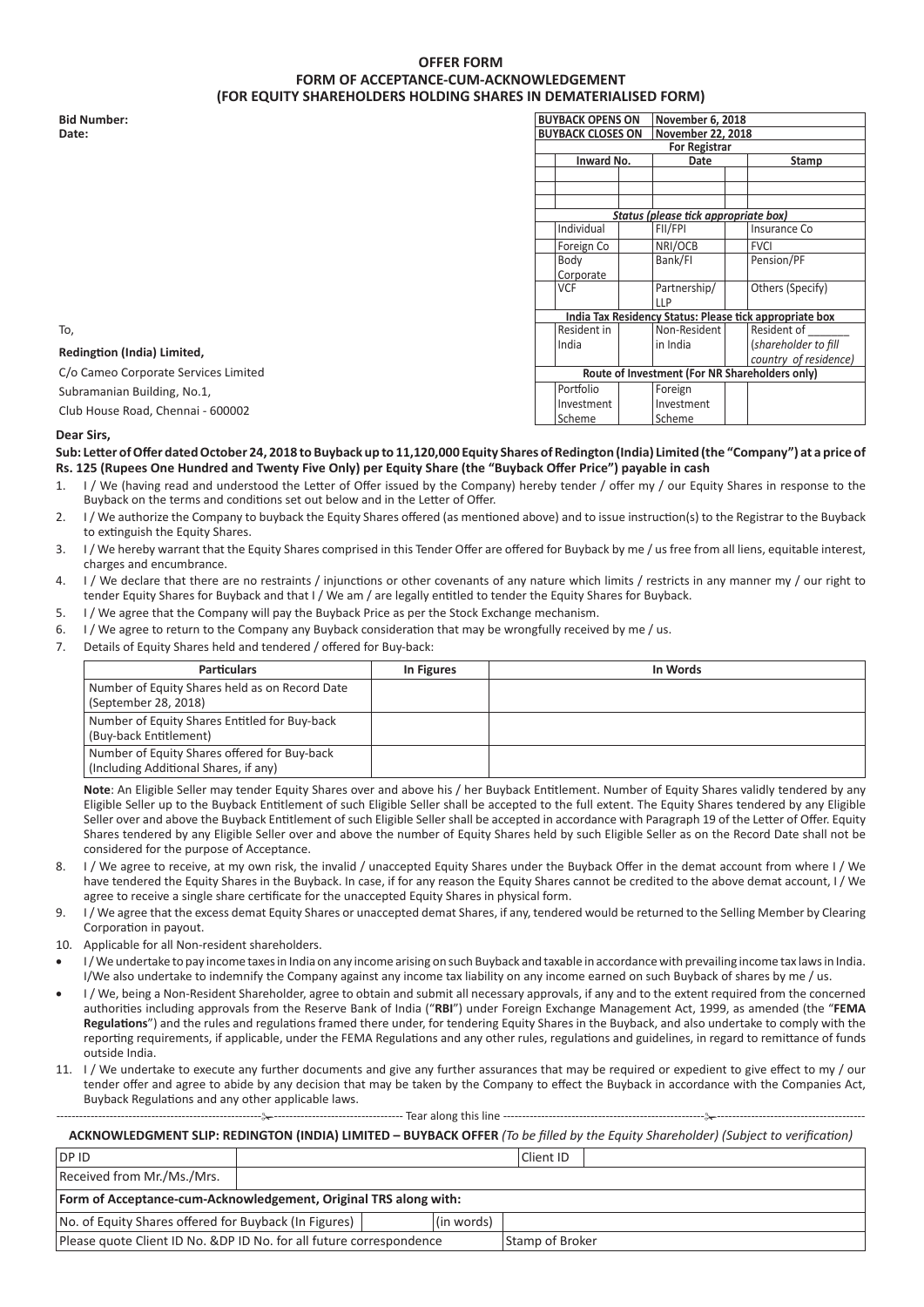- 12. Non-resident shareholders (including NRIs, OCBs and FIIs /FPIs) are requested to enclose a consent letter indicating the details of transfer i.e. number of Equity Shares to be transferred, the name of the investee company whose shares are being transferred i.e. "Redington (India) Limited" and the price at which the Equity Shares are being transferred i.e. "Price determined in accordance with the Buyback Regulations" duly signed by the shareholder or his/its duly appointed agent and in the latter case, also enclose the power of attorney.
- 13. Details of Account with Depository Participant (DP):

| Name of the Depository (tick whichever is applicable) | <b>NSDL</b> | <b>CDSL</b> |
|-------------------------------------------------------|-------------|-------------|
|                                                       |             |             |
| Name of the Depository Participant                    |             |             |
|                                                       |             |             |
| DP ID No.                                             |             |             |
|                                                       |             |             |
| Client ID No. with the DP                             |             |             |
|                                                       |             |             |

# 14. Equity Shareholders Details:

| <b>Particulars</b>                                | <b>First/Sole Holder</b> | Joint Holder 1                               | Joint Holder 2 | Joint Holder 3 |
|---------------------------------------------------|--------------------------|----------------------------------------------|----------------|----------------|
| Full Name(s) Of the Holder                        |                          |                                              |                |                |
| Signature(s)*                                     |                          |                                              |                |                |
| PAN                                               |                          |                                              |                |                |
| Address of the Sole/First Equity<br>Shareholder   |                          |                                              |                |                |
| Telephone No. of Sole/First<br>Equity Shareholder |                          | Email ID of Sole/First<br>Equity Shareholder |                |                |

*\* Corporate must affix rubber stamp and sign.*

## **INSTRUCTIONS**

## **This Tender Form has to be read along with the Letter of Offer and is subject to the terms and conditions mentioned in the Letter of Offer and this Tender Form**

- 1. This Offer will open on November 6, 2018 and close on November 22, 2018
- 2. This Tender form has to be read along with the Letter of Offer and is subject to the terms and conditions mentioned in the Letter of Offer and this Tender Form.
- 3. Eligible Shareholders who desire to tender their equity shares in the dematerialized form under the Buyback would have to do so through their respective Selling Member by indicating the details of equity shares they intend to tender under the Buyback offer.
- 4. Shareholders may submit their duly filled Tender Form to the office of Registrar to the Buyback Offer (as mentioned in Paragraph 20 of the Letter of Offer) only post placing the bid via the Seller Member.
- 5. In case any registered entity that has merged with another entity and the merger has been approved and has come into effect but the process of getting the successor company as the registered shareholder is still incomplete, then such entity along with the Tender Form should file a copy of the following documents:
	- i. Approval from the appropriate authority for such merger;
	- ii. The scheme of merger; and
	- iii. The requisite form filed with MCA intimating the merger.
- 6. The Buyback shall be rejected for demat shareholders in case of receipt of the completed Tender Form and other documents but non-receipt of Shares in the special account of the Clearing Corporation or a non-receipt of valid bid in the exchange bidding system.
- 7. The shares in the Offer shall be rejected if the tenderer is not an Eligible Seller of the Company as on the Record date, if there is a name mismatch in the demat account of the Shareholder or if the Eligible Seller has made a duplicate bid.
- 8. The Shareholders will have to ensure that they keep the DP Account active and unblocked to receive credit in case of return of Equity Shares due to rejection or due to prorated Buyback as may be decided by the Company / Registrar to the Buyback, in accordance with the Buyback Regulations.
- 9. Eligible Sellers to whom the Offer is made are free to tender shares to the extent of their entitlement in whole or in part or in excess of their entitlement, but not exceeding their holding as on Record Date.
- 10. All documents sent by Eligible Sellers will be at their own risk. Eligible Sellers are advised to safeguard adequately their interests in this regard.
- 11. By agreeing to participate in the Buyback the NR and NRI shareholders give the Company the authority to make, sign, execute, deliver, acknowledge and perform all applications to file regulatory reporting, if required, including FC-TRS form, if necessary and undertake to provide assistance to the Company for such regulatory reporting, if required by the Company.

--- Tear along this line -

**ALL FUTURE CORRESPONDENCE IN CONNECTION WITH THIS BUYBACK, IF ANY, SHOULD BE ADDRESSED TO REGISTRAR TO THE BUYBACK AT THE FOLLOWING ADDRESS QUOTING YOUR CLIENT ID AND DP ID: Investor Service Centre: Redingtion (India) Limited- Buyback offer** Cameo Corporate Services Limited Subramanian Building, No.1, Club House Road, Chennai - 600002 **Contact Person:** Ms. K. Sreepriya**; Tel:** + 91 44 40020700; **Fax:** + 91 44 2846 0129; **E-mail:** priya@cameoindia.com **Website:** www.cameoindia.com**; SEBI Registration Number:** INR000003753

**CIN:** U67120TN1998PLC041613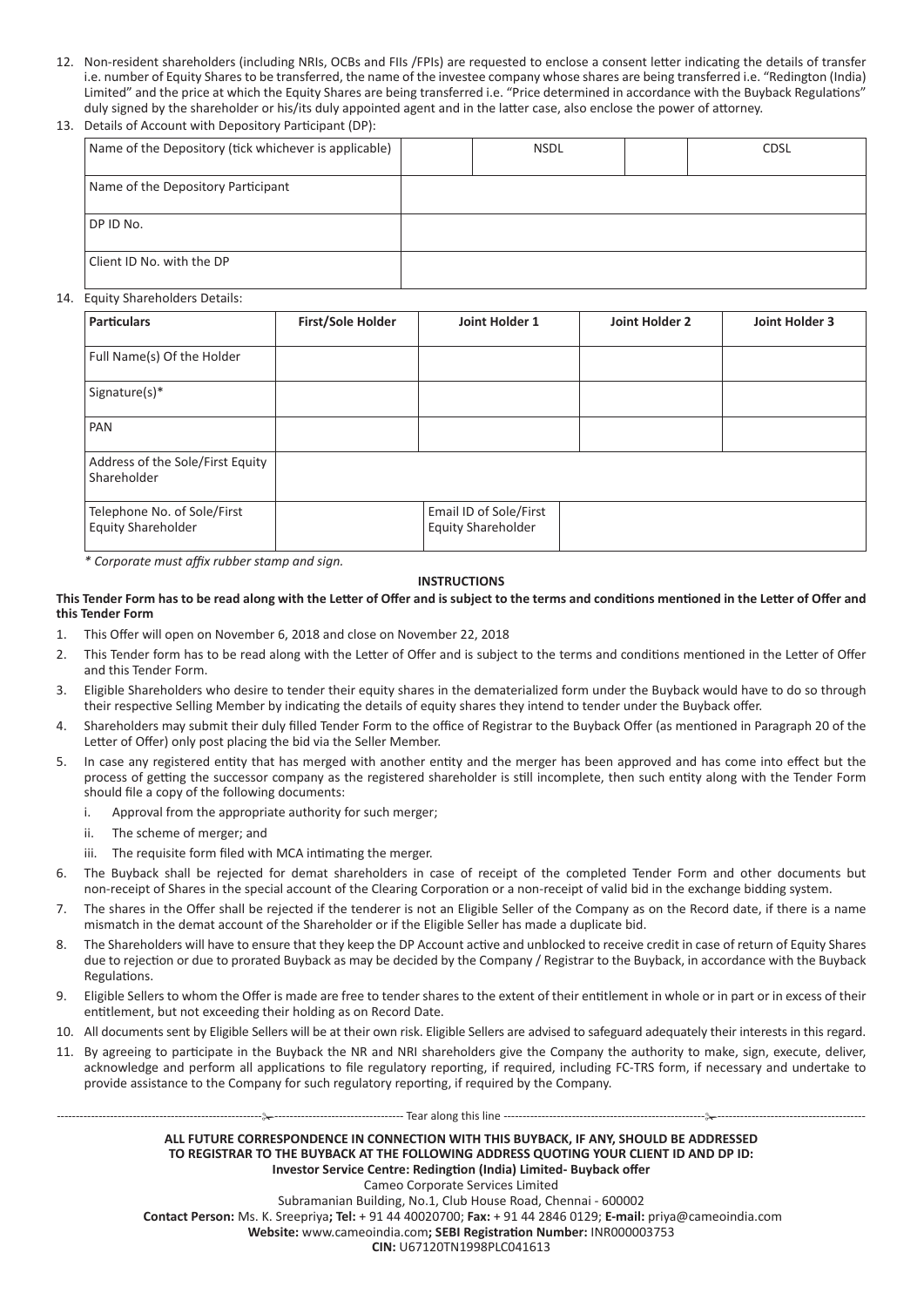### **FORM OF ACCEPTANCE-CUM-ACKNOWLEDGEMENT (FOR EQUITY SHAREHOLDERS HOLDING SHARES IN PHYSICAL FORM)**

| <b>Bid Number:</b>                   |  | <b>BUYBACK OPENS ON</b>  |  | November 6, 2018                               |  |                                                         |
|--------------------------------------|--|--------------------------|--|------------------------------------------------|--|---------------------------------------------------------|
| Date:                                |  | <b>BUYBACK CLOSES ON</b> |  | November 22, 2018                              |  |                                                         |
|                                      |  |                          |  | <b>For Registrar</b>                           |  |                                                         |
|                                      |  | Inward No.               |  | Date                                           |  | Stamp                                                   |
|                                      |  |                          |  |                                                |  |                                                         |
|                                      |  |                          |  |                                                |  |                                                         |
|                                      |  |                          |  |                                                |  |                                                         |
|                                      |  |                          |  | Status (please tick appropriate box)           |  |                                                         |
|                                      |  | Individual               |  | FII/FPI                                        |  | Insurance Co                                            |
|                                      |  | Foreign Co               |  | NRI/OCB                                        |  | <b>FVCI</b>                                             |
|                                      |  | Body                     |  | Bank/FI                                        |  | Pension/PF                                              |
|                                      |  | Corporate                |  |                                                |  |                                                         |
|                                      |  | <b>VCF</b>               |  | Partnership/                                   |  | Others (Specify)                                        |
|                                      |  |                          |  | 11P                                            |  |                                                         |
| To,                                  |  |                          |  |                                                |  | India Tax Residency Status: Please tick appropriate box |
|                                      |  | Resident in              |  | Non-Resident                                   |  | Resident of                                             |
| Redingtion (India) Limited,          |  | India                    |  | in India                                       |  | (shareholder to fill                                    |
|                                      |  |                          |  |                                                |  | country of residence)                                   |
| C/o Cameo Corporate Services Limited |  |                          |  | Route of Investment (For NR Shareholders only) |  |                                                         |
| Subramanian Building, No.1,          |  | Portfolio                |  | Foreign                                        |  |                                                         |
| Club House Road, Chennai - 600002    |  | Investment               |  | Investment                                     |  |                                                         |
|                                      |  | Scheme                   |  | Scheme                                         |  |                                                         |

#### **Dear Sirs,**

#### **Sub: Letter of Offer dated October 24, 2018 to Buy back up to 11,120,000 Equity Shares of Redington (India) Limited (the "Company") at a price of Rs. 125 (Rupees One Hundred and Twenty Five Only) Per Equity Share (the "Buyback Offer Price") payable in cash**

- 1. I / We (having read and understood the Letter of Offer issued by the Company) hereby tender / Offer my / our Equity Shares in response to the Buyback on the terms and conditions set out below and in the Letter of Offer.
- 2. I/ We authorize the Company to Buyback the Equity Shares offered (as mentioned above) and to issue instruction(s) to extinguish the Equity Shares.
- 3. I/ We hereby warrant that the Equity Shares comprised in this Tender Offer are offered for Buyback by me/us free from all liens, equitable interest, charges and encumbrance.
- 4. I/ We declare that there are no restraints/ injunctions or other covenants of any nature which limits/ restricts in any manner my/ our right to tender Equity Shares for Buyback and that I/ We am/ are legally entitled to tender the Equity Shares for Buyback.
- 5. I/ We agree that the Company is not obliged to accept any Equity Shares offered for Buyback where loss of share certificates has been notified to the Company.
- 6. I/ We agree that the Company will pay the Buyback Price only after due verification of the validity of the documents and that the consideration may be paid to the first named Eligible Shareholder as per SEBI notified Stock Exchange mechanism.
- 7. I/ We agree to return to the Company any Buyback consideration that may be wrongfully received by me / us.
- 8. I/ We undertake to execute any further documents and give any further assurances that may be required or expedient to give effect to my/our tender offer and agree to abide by any decision that may be taken by Company to effect the Buyback in accordance with the Companies Act and Buyback Regulations or other applicable laws.
- 9. I/ We authorize the Company to split the Share Certificate and issue new consolidated Share Certificate for the unaccepted Equity shares in case the Equity Shares accepted by the Company are less than the Equity Shares tendered in the Buyback.
- 10. Details of Equity Shares held and tendered / offered for Buy-back:

| <b>Particulars</b>                                                                   | In Figures | In Words |
|--------------------------------------------------------------------------------------|------------|----------|
| Number of Equity Shares held as on Record<br>Date (September 28, 2018)               |            |          |
| Number of Equity Shares Entitled for Buyback<br>(Buyback Entitlement)                |            |          |
| Number of Equity Shares offered for Buyback<br>(including Additional Shares, if any) |            |          |

Note: An Eligible Shareholder may tender Equity Shares over and above his / her Buyback Entitlement. Number of Equity Shares validly tendered by any Eligible Shareholder up to the Buyback Entitlement of such Eligible Shareholder shall be accepted to the full extent. The Equity Shares tendered by any Eligible Shareholder over and above the Buyback Entitlement of such Eligible Shareholder shall be accepted in accordance with paragraph 19 of the Letter of Offer. Equity Shares tendered by any Eligible Shareholder over and above the number of Equity Shares held by such Eligible Shareholder as on the Record Date shall not be considered for the purpose of Acceptance.

11. Details of Equity Share Certificate(s) enclosed:\_\_\_\_\_\_\_\_\_\_\_\_\_\_\_\_\_\_\_\_\_\_\_\_\_\_\_\_\_\_\_ Total No. of Share Certificates Submitted:\_\_\_\_\_\_\_\_\_\_\_\_\_\_\_\_\_\_

| Sr.                           | Folio No. | <b>Share Certificate No.</b><br>Distinctive No(s) |      | <b>No. of Shares</b> |  |
|-------------------------------|-----------|---------------------------------------------------|------|----------------------|--|
| No.                           |           |                                                   | From | To                   |  |
|                               |           |                                                   |      |                      |  |
| ∼<br>-                        |           |                                                   |      |                      |  |
| $\overline{\phantom{0}}$<br>ر |           |                                                   |      |                      |  |
| 4                             |           |                                                   |      |                      |  |
|                               |           | <b>Total</b>                                      |      |                      |  |

*In case the number of folios and share certificates enclosed exceed 4 nos., Please attach a separate sheet giving details in the same format as above*

---- Tear along this line ------**ACKNOWLEDGMENT SLIP: REDINGTON (INDIA) LIMITED – BUYBACK OFFER** (To be filled by the Equity Shareholder) (Subject to verification)

| Folio No.                                                             |  |  |  |                             |  |  |
|-----------------------------------------------------------------------|--|--|--|-----------------------------|--|--|
| Received from Mr./Ms./Mrs.                                            |  |  |  |                             |  |  |
| Form of Acceptance-cum-Acknowledgement, Original TRS along with:      |  |  |  |                             |  |  |
| No. of Equity Shares offered for Buyback (In Figures)<br>l (in words) |  |  |  |                             |  |  |
| Please quote Folio No. for all future correspondence                  |  |  |  | Stamp of Broker / Registrar |  |  |